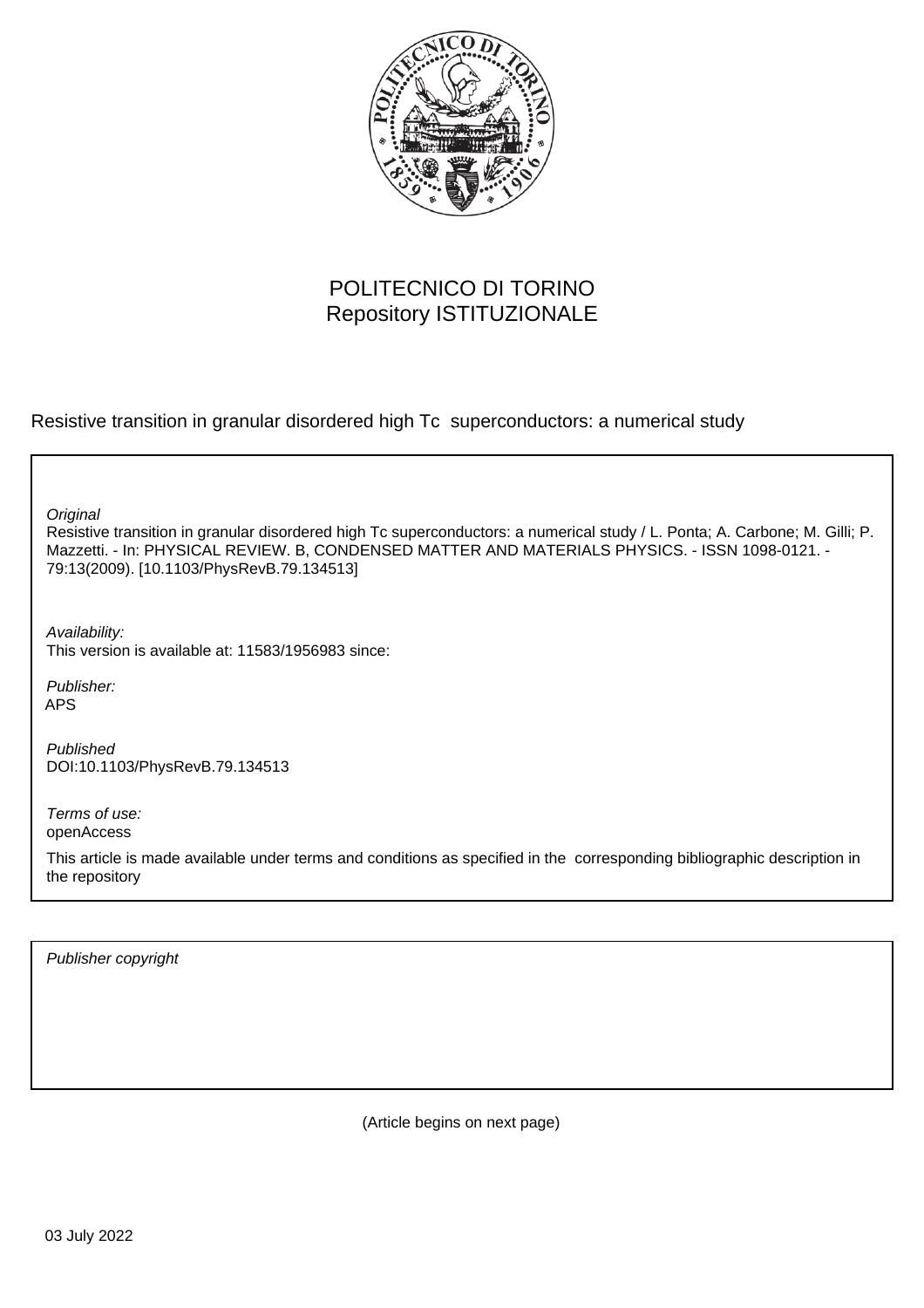# **Resistive transition in granular disordered high**  $T_c$  **superconductors: A numerical study**

L. Ponta,<sup>1,\*</sup> A. Carbone,<sup>1,†</sup> M. Gilli,<sup>2,‡</sup> and P. Mazzetti<sup>1,§</sup>

1 *Department of Physics, Politecnico di Torino, Corso Duca degli Abruzzi 24, 10129 Torino, Italy*

<sup>2</sup>*Department of Electronic Engineering, Politecnico di Torino, Corso Duca degli Abruzzi 24, 10129 Torino, Italy*

Received 4 September 2008; revised manuscript received 23 December 2008; published 13 April 2009-

The resistive transition of granular high- $T_c$  superconductors, characterized by either weak (YBCO-like) or strong ( $MgB_2$ -like) links, occurs through a series of avalanche-type current-density rearrangements. These rearrangements correspond to the creation of resistive layers, crossing the whole specimen approximately orthogonal to the current-density direction, due to the simultaneous transition of a large number of weak links or grains. The present work shows that exact solution of the Kirchhoff equations for strongly and weakly linked networks of nonlinear resistors, with Josephson-junction characteristics, yield the subsequent formation of resistive layers within the superconductive matrix as temperature increases. Furthermore, the voltage noise observed at the transition is related to the resistive layer formation process. The noise intensity is estimated from the superposition of voltage drop elementary events related to the subsequent resistive layers. At the end of the transition, the layers mix up, the step amplitude decreases, and the resistance curve smooths. This results in the suppression of noise, as experimentally found. Remarkably, a scaling law for the noise intensity with the network size is argued. It allows us to extend the results to networks with arbitrary size and, thus, to real specimens.

DOI: [10.1103/PhysRevB.79.134513](http://dx.doi.org/10.1103/PhysRevB.79.134513)

:  $74.40.+k$ ,  $74.78.Bz$ ,  $74.81.-g$ 

## **I. INTRODUCTION**

The superconductive-normal-state transition may occur according to diverse mechanisms, depending on physical conditions, material type, and structure. In type-II superconductors at temperature  $T \ll T_c$ , where  $T_c$  is the critical temperature in the absence of magnetic field and current, the transition occurs when fluxoids, injected by external magnetic fields or strong bias current densities, begin to move causing energy losses and heating. This is relevant for the development of high-field superconducting magnets.<sup>1-9</sup> A different transition mechanism may occur when temperature is close to  $T_c$  at low current density. In this case, an intermediate state may be obtained, characterized by a mixture of superconductive and normal domains. This situation was first studied by Landau and Ginzburg<sup>10,11</sup> in metals. Recently, it has been considered to explain the excess noise in metallic or high- $T_c$  superconductor transition edge sensors (TES) used as bolometers to detect electromagnetic radiation at the level of single photons. $12-14$ 

The excess noise observed during a transition sheds light on the microscopic processes underlying the transition itself.15–18 In Ref. 18, the noise observed during the superconductor-normal transition in granular  $MgB<sub>2</sub>$  films has been ascribed to the subsequent formation of resistive layers, with grains in the normal or in the intermediate state, between equipotential superconducting domains. The excess noise derives from the fact that each elementary event—the formation of a layer—implies the simultaneous resistive transition of several grains and, thus, gives rise to a voltage pulse of rather high amplitude (avalanche noise).

The present work is addressed to simulate the transition events occurring at granular level responsible for the avalanche-type noise in YBCO-like and  $MgB<sub>2</sub>$ -like superconductors.<sup>18,19</sup> The superconducting material is modeled as a network of nonlinear resistors having Josephson-

junction current-voltage (*I-V*) characteristics with Gaussian distribution of critical currents. The nonlinear resistors represent either weak links between grains (YBCO-like) or grains with strong links  $(MgB<sub>2</sub>$  like). In the strong-link case, a couple or triple of resistors is used to represent two or three current components flowing through each grain, respectively, for two-dimensional (2D) and three-dimensional (3D) networks. The solutions of the Kirchhoff equations for these networks are found by an iterative routine described in Sec. II. The main results of this analysis are the following:

(1) The resistive transition undergoes discrete steplike increments both in weak- and strong-link materials. The steps correspond to the creation of resistive layers constituted by grains or weak links in the normal or in the intermediate state. As temperature increases, grains or weak links in the intermediate state gradually switch to the normal state. The trailing edge of the resistive transition grows more smoothly in  $MgB<sub>2</sub>$ -like than in YBCO-like networks. This fact is related to the higher correlation when the elementary transition events occur in triplets rather than in independent nonlinear resistors.

(2) The abrupt formation of resistive layers causes the large voltage noise observed at the transition in these materials. At the end of the transition, the resistive layers mix up. The resistance steps become smaller and the transition curve smoother. This smoothing results in a noise suppression. A scaling law for the noise intensity is proposed in order to extend the results to larger networks, representing real materials. This effect was simply assumed in Ref. 18. Here it is shown that the transition noise can be estimated once grain size and critical current distribution are defined.

#### **II. NETWORKS OF STRONG AND WEAK LINKS**

Before describing the details of the simulations, we provide a description of the main physical parameters relevant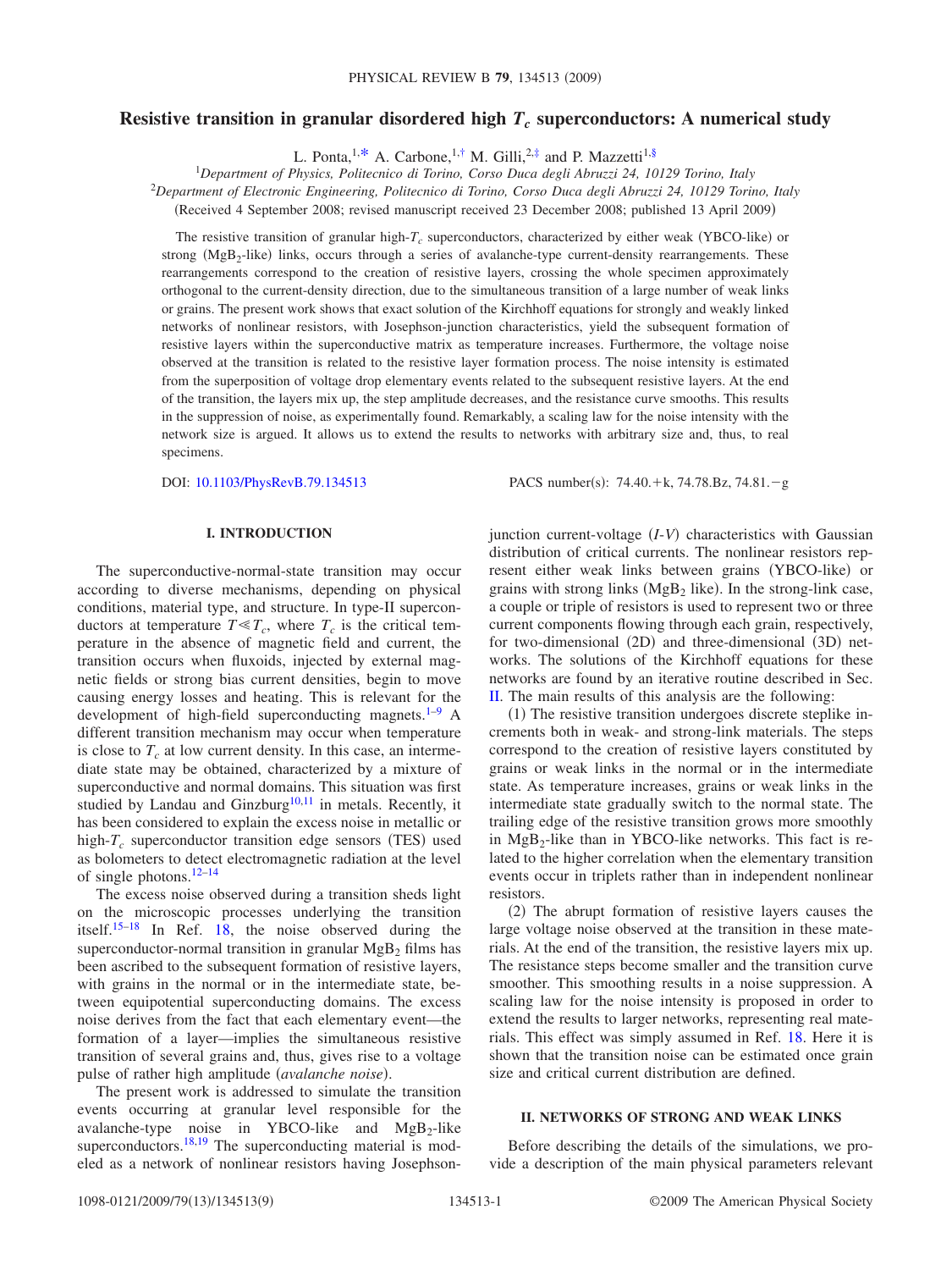

FIG. 1. (Color) (a) Scheme of a 3D network for granular superconductors with: (a) weak links (YBCO like) and (b) strong links, where the transition involves directly the grains  $(MgB<sub>2</sub>)$  like). The networks contains 48 grains. In (a), the grains are assumed to remain in the superconducting state during the transition and correspond to the nodes of the network. Each link between the grains is a nonlinear resistor with the *I*-*V* characteristic represented in Fig. 2. In (b), the *I*-*V* characteristic given in Fig. 2 concerns the whole grain, which is represented by a triplet of orthogonal resistors (outlined by the red circle). The electrical conductance of these resistors is determined from the *I*-*V* characteristic of the grain by calculating the potential drop across the grain *i* as  $V_i = \left[\sum_{j=1}^3 V_{ij}^2\right]^{1/2}$ , where *j* identifies the three grains linked to the grain *i*. Since the grain is assumed to be isotropic, the conductances of the three resistors are assumed equal. The first node (1) and the last node (50) correspond to the electrodes.

to the electronic behavior of granular superconductors. $20,21$  In particular, it is worthy to remind that the phase-transition boundary of granular superconductors is set by the value of the dimensionless tunneling conductance *g*:

$$
g = \frac{G}{e^2/\hbar},\tag{1}
$$

where *G* is the average tunneling conductance between adjacent grains and  $e^2/\hbar$  is the quantum conductance.

Experiments show that samples with normal-state conductance greater than the quantum conductance (i.e., with *g*  $\geq 1$ ) become superconducting at low temperature,<sup>22</sup> regardless of the ratio of the Josephson *J* and the Coulomb  $E_c$ energies, defined, respectively, as

$$
J = \frac{\pi}{2} g \Delta, \qquad (2)
$$

with  $\Delta$  as the superconductor gap, and

$$
E_c = \frac{e^2}{C_j},\tag{3}
$$

with  $C_i$  as the grain capacitance. This phenomenon can be accounted by the electron tunneling between grains, in addition to the Josephson coupling.23 The additional dissipative tunneling channel results in a reduction in the Coulomb energy to

$$
\widetilde{E}_c = \frac{\Delta}{2g},\tag{4}
$$

known as the effective Coulomb energy of the grain. By comparing Eqs. (2) and (4), one can notice that for  $g \ge 1$ , *J* is always larger than  $\tilde{E}_c$ , implying a superconducting ground state, regardless of the Coulomb energy  $E_c$ . For  $g \ge 1$ , the granular superconductor can then be modeled within the mean-field BCS theory. Thus, its critical temperature is approximately given by the single grain BCS critical temperature  $2\Delta = 3.53kT_c$ . Conversely, for  $g \ll 1$ , the phase-transition boundary between insulating and superconducting states is controlled by the ratio between  $J$  and  $E_c$ . In this condition, by using a mean-field approach, the critical temperature is given by  $T_c = (1/4)z\pi g\Delta$ , with *z* as the coordination number of the lattice.<sup>20,21</sup>

The superconductor-normal transition in thin granular films with  $g \geq 1$  can be modeled in terms of resistively shunted Josephson junctions, whose state is controlled only by the value of the normal resistance rather than by the Coulomb and the Josephson energies.

The simulations presented in this work have been performed in the regime  $g \ge 1$  to guarantee the onset of a superconductivity state at low temperature. In order to simulate the superconductor-normal transition in granular materials, two types of networks, shown in Figs.  $1(a)$  and  $1(b)$ , are considered. The networks are constituted by nonlinear resistors, with Josephson-junction characteristics, biased by a constant current generator. The resistive transition is estimated by solving a system of Kirchhoff equations, at varying temperature, for each network.

The network of Fig.  $1(a)$  refers to YBCO-like materials characterized by weak links. $24$  In these materials, the transition occurs in two separated steps: first, at lower temperatures for the weak links and, then, at higher temperatures for the grains. The network of Fig.  $1(a)$  is used to model the first stage of the transition, which involves only the weak links, while the grains remain superconductive.

The network of Fig.  $1(b)$  refers to MgB<sub>2</sub>-like materials, $25-27$  whose transition involves directly the grains. Each triplet of resistors, outlined by the red circle, represents a grain. Since the current density within the grain may have any direction, the three resistors give a basis of three components of the current density for each grain. The current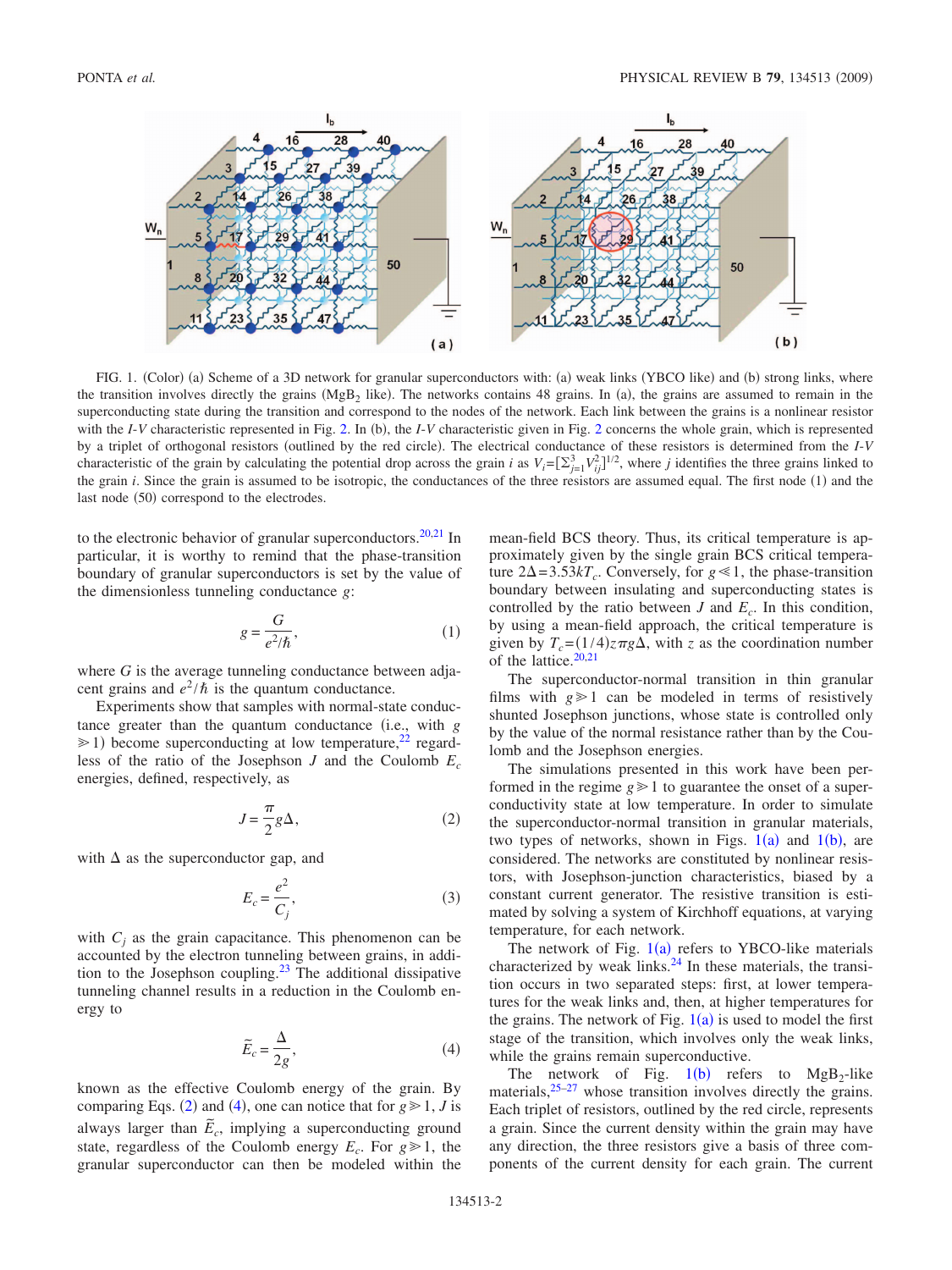density sets the state (superconductive, intermediate, and normal) of the grain according to its *I-V* characteristic. For the sake of simplicity, all the grains are assumed to be isotropic and with the same average size, therefore we disregard the anisotropy effects.28–30 This assumption is not limitative for what concerns the main aspects of the transition, allows one to define a critical current  $I_c^i(T)$  characterizing the grain *i*, according to a Gaussian distribution, and a normal state resistance  $R<sub>o</sub>$  equal for all the grains. In real specimens, small changes in the grain stoichiometry influence the critical current more than the normal-state resistivity. The spread of the distribution of the critical currents and temperatures is responsible to the slope of transition curve. $31$  The normal-state resistance  $R_0$  is achieved when the current  $I_i$  crossing the grain or the weak link exceeds  $I_c^i(T)$ . The intermediate states are characterized by current  $I_c^i(T)$  and voltage drop between 0 and  $V_c^i(T)$ . The *I*-*V* characteristic of each nonlinear resistor, representing a grain or a weak link, is completely defined by the quantities  $I_c^i(T)$  and *R*. The quantity  $V_c = I_c^i(T)R$  is directly related to the Josephson time constant by

$$
\tau_J = \frac{\Phi_o}{2\pi} \frac{1}{I_c R_{\text{is}}}
$$
\n(5)

for the intermediate states  $(0 < v < V_c)$  and

$$
\tau_J = \frac{\Phi_o}{2\pi} \frac{1}{I_c R_o} \tag{6}
$$

for the normal states  $(v > V_c)$ . These time constants define the characteristic switching time during the transition, and thus, are ultimately related to the behavior of noise. In Sec. III, the resistive transitions has been addressed in networks with (a) underdamped, (b) overdamped, and (c) general  $I-V$ characteristics that are characterized by the Stewart-McCumber parameter  $\beta_c = \tau_{RC}/\tau_J$ , where  $\tau_{RC}$  and  $\tau_J$  are the capacitance and Josephson time constant.  $\beta_c \geq 1$  in case (a),  $\beta_c \leq 1$  in case (b), and  $\beta_c \sim 1$  in case (c). In particular, the onset of hysteresis has been analyzed upon cooling the granular system from the normal to the superconductive state.

When the transition involves the grains (strong links), the current is given by  $I_i = \left[\sum_{j=1}^3 I_{ij}^2\right]^{1/2}$ , where  $I_{ij}$  corresponds to the current flowing from the grain *i* to its neighboring grains *j* through each resistor of the triplet [see Fig.  $1(b)$ ]. The *I-V* characteristic is then used to find the value of the three resistors by means of an iterative routine to solve the Kirchhoff equations. The grains are assumed isotropic; thus the three resistors representing the grain will have identical *I*-*V* characteristics.

The simulations are carried on at constant bias current. The transition is caused by the temperature increase, which reduce the critical currents of the grains or weak links according to the following linearized equation:

$$
I_c^i(T) = I_{\text{co}}^i \left( 1 - \frac{T}{T_c} \right),\tag{7}
$$

where  $I_{\rm co}^i$  is the low-temperature critical current, distributed according to a Gaussian function with standard deviation  $\Delta I_{\rm co}$  and mean value  $I_{\rm co}$ .

The preliminary steps of the simulations are as follows:

(1) The list of all the  $N<sub>o</sub>$  nodes of the network is created. (2) The Gaussian distribution for the critical current  $I_{\text{co}}^i$  is introduced. In MATLAB, the vector  $I_{\rm co}^i$  is defined by  $I_{\rm co}^i$  $=I_{\text{col}}[1+\text{randn}(N,1)]$ , where *N* is the number of junctions (individual resistors) for the network (a) or the number of

grains (triplets of resistors) for the network (b). The quantity  $randn(N,1)$  defines a set of *N* random numbers extracted from a Gaussian distribution having mean value 0 and variance 1.

Then the iterative calculations are implemented as follows:

(i) The vector  $W<sub>o</sub>$  of the tentative potential values is defined for all the  $N<sub>o</sub>$  nodes.

(ii) For the network of Fig.  $1(a)$ , by using the *I*-*V* characteristics, a conductance value  $G_{ij}$  for each resistor between the nodes *i* and *j* is calculated.

(iii) Else, for the network of Fig.  $1(b)$ , the conductance values, common to the three resistors representing each grain *i*, are calculated from the *I*-*V* characteristics by using the voltage drop

$$
V_i = \left[\sum_{j=1}^{3} V_{ij}^2\right]^{1/2}.
$$
 (8)

Once the  $G_{ij}$  are known, the entries of the conductance matrix *G* are as follows:

$$
G_{ij} = -G_{ij}(i, j = \text{contiguous}),\tag{9a}
$$

$$
G_{ij} = 0(i, j = \text{not contiguous}),\tag{9b}
$$

$$
G_{ii} = \sum_{k \in V_i} G_{ik},\tag{9c}
$$

where  $G_{ik}$  are the conductances of the resistors connected to the node *i*.

Then, a new vector of node potentials  $W_1$  is evaluated by solving the equation

$$
\underline{G} \cdot W_1 = I_{\text{inj}} \tag{10}
$$

with respect to  $W_1$ .  $I_{\text{inj}}$  is a vector of dimension  $N_o$ , whose elements are zero except the first one equal to the bias current  $I<sub>b</sub>$ . It represents the external current injected into node 1 of the network. The last node is grounded.

Then, the new set of potentials  $W_1$  allows us to evaluate a new set of  $G_{ii}$  and a new conductance matrix  $G$ . From Eq.  $(10)$  an updated vector  $W_2$  is then obtained. The iteration is repeated until the quantity  $\varepsilon = |W_n - W_{n-1}|/|W_n|$  becomes smaller than a value  $\varepsilon_{\min}$  chosen to exit from the loop. In the present work, the simulations have been performed by varying  $\varepsilon_{\text{min}}$  in the range  $10^{-7} \le \varepsilon_{\text{min}} \le 10^{-11}$  to check that the value of  $\varepsilon_{\min}$  did not appreciably change the final solution. The total network resistance *R* is then given by  $W_n(1)/I_b$  for each value of  $T/T_c$ , where  $W_n(1)$  is the potential drop at the contact ends.

The potential drops at the ends of each resistor for case (a) and across the grain for case (b) are compared to the values of the potential in the corresponding *I*-*V* characteristics. Therefore, it is possible to distinguish weak links or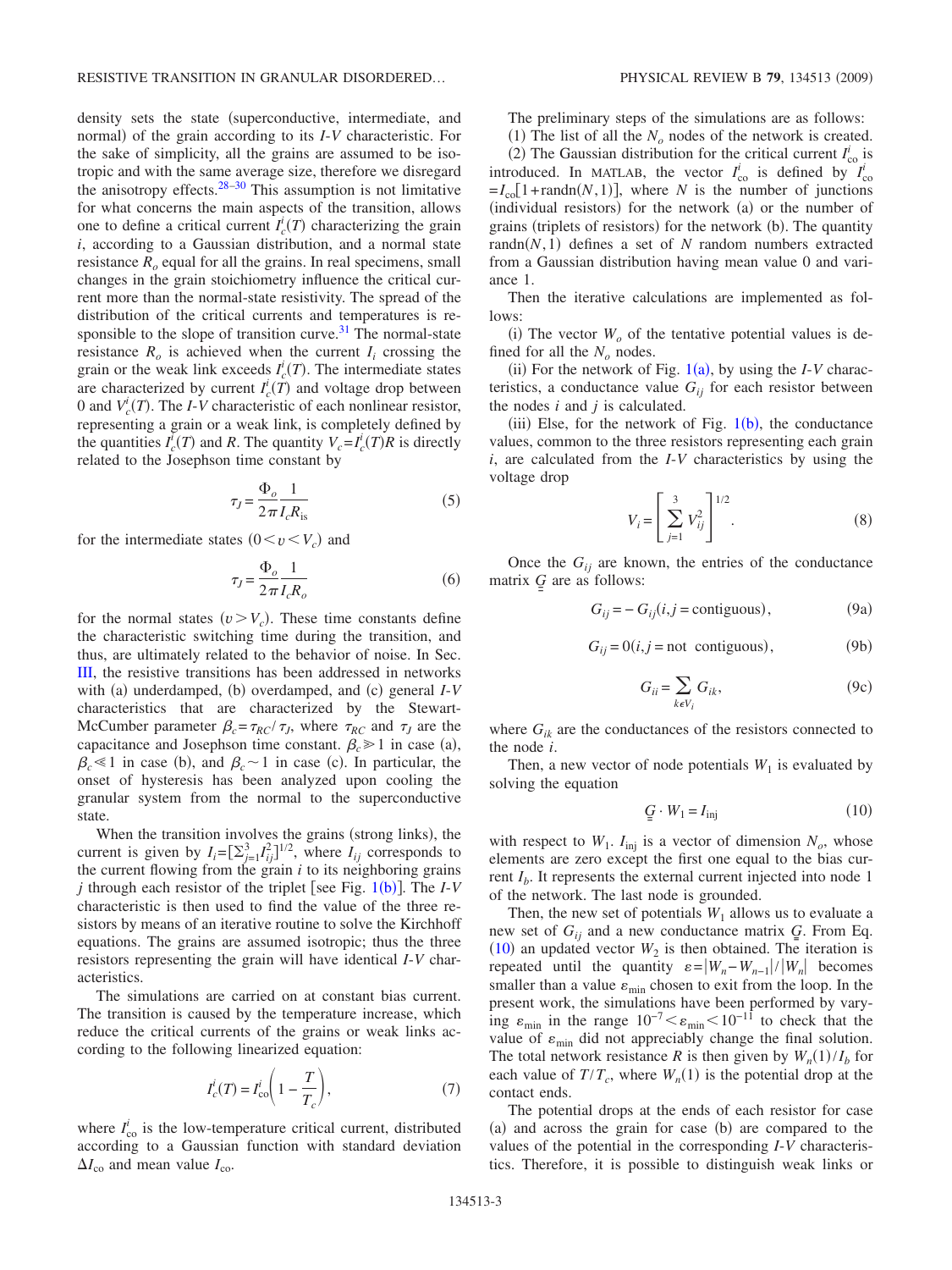|                                                            |                | MgB <sub>2</sub> |                 |  |
|------------------------------------------------------------|----------------|------------------|-----------------|--|
|                                                            | YBCO           | $\pi$ bands      | $\sigma$ bands  |  |
| Superconductive gap $(\Delta)$ (meV)                       | $10 - 20$      | $1.2 - 3.7$      | $6.4 - 7.2$     |  |
| Critical temperature $(T_c)$ (K)                           | 65.8–131.5     | $7.9 - 24.3$     | $42.1 - 47.4$   |  |
| Ambegaokar-Baratoff product $[V_c = \pi \Delta/(2e)]$ (mV) | $15.7 - 31.4$  | $1.9 - 5.8$      | $10.1 - 11.3$   |  |
| Coulomb energy $(E_c)$ (meV)                               | $100 - 0.01$   | $100 - 0.01$     | $100 - 0.01$    |  |
| Effective Coulomb energy $(\widetilde{E}_c)$ ( $\mu$ eV)   | $3.0 - 5.0$    | $0.03 - 0.09$    | $0.16 - 0.18$   |  |
| Josephson coupling energy $(J)$ (eV)                       | $63.3 - 126.6$ | $76.0 - 234.2$   | $405.2 - 455.8$ |  |

TABLE I. Relevant energy scales. The value of the capacitance used for the calculation of the Coulomb energy are  $2.7 \times 10^{-7}$   $\lt C_j$   $\lt 2.7 \times 10^{-3}$  pF.

grains being, respectively, in the superconducting, normal, or intermediate state. Before discussing the simulations results, it is worthy to point further to the different behavior of the two networks by introducing the intragrain conductance  $g_{\text{intr}}$ . For standard granular system, the condition  $g \ll g_{\text{intr}}$  holds.

The intragrain conductance of the weak-link network shown in Fig. 1(a) is much greater than 1  $(g_{\text{intr}} \ge 1)$ . The intragrain region is indeed assumed to remain in the superconducting state since the transition occurs only at the weak links.

Conversely for the strong-link network of Fig.  $1(b)$  the condition  $g \sim g_{\text{intr}}$  holds, corresponding to homogenously disordered granular system. This condition is consistent with the electronic properties of  $MgB_2$ -like superconductors.<sup>25</sup> The intragrain conductance  $g_{\text{intr}}$  is related to the single grain Thouless energy  $E_{\text{Th}}$  and to the interlevel spacing  $\delta$  through

$$
g_{\text{intr}} = E_{\text{Th}} / \delta. \tag{11}
$$

When the energy  $E_{\text{Th}}$  exceeds the mean level spacing  $\delta$ ,  $g_{\text{intr}} \ge 1$ . The Thouless energy is defined by  $E_{\text{Th}} = D_o / a^2$ , with *Do* and *a* as the diffusion coefficient and the radius of the grain, respectively. The interlevel spacing is defined as  $\delta$  $=1/(vV)$ , with v and V as the density of states at the Fermi energy and the volume of the grain, respectively. The intragrain conductance strongly depends on the dirtiness of material and the radius of grain. These aspects are indeed relevant for  $MgB<sub>2</sub>$ -like materials whose critical temperature is strongly dependent on material quality, atomic radii, and cell size. $26,27$ 

### **III. RESULTS**

Here, the successive stages of the resistive transition are simulated in granular superconducting materials either with strong or with weak links. The superconducting material is represented as a network of nonlinear resistors having resistively and capacitively shunted Josephson-junction characteristics. $32-34$  We report the results of different simulations, carried on with 2D and 3D networks, both for grain and weak-link transition. In the simulations, the transition occurs by increasing the temperature, in proximity of the critical temperature  $T_c$ , starting from the superconductive state.

#### **A. Resistive layers in strong- and weak-link networks**

Figures 3 and 4 refer to the resistive transition of a twodimensional  $30 \times 30$  network representing a granular superconducting film of 900 grains characterized by strong links  $(MgB<sub>2</sub>$  type). Figures 5 and 6 refer to a two-dimensional  $30 \times 30$  network representing a superconducting film of 900 grains characterized by weak links (YBCO type).

The quantities *R* and *T* are expressed as reduced quantities, namely,  $R/R<sub>o</sub>$  and  $T/T<sub>c</sub>$ . The relevant energy values and the parameters used for the simulations are reported in Table I, in Table II, and/or in Figs. 1–10.

In Fig. 4, at the beginning of the transition, the network resistance is zero since all the grains are in the superconductive state. By effect of the temperature increase, a layer of grains either in the normal resistive (blue) or in the intermediate (green) state, crossing the whole film, is generated [Fig.  $3(a)$ ]. This layer must separate two equipotential supercon-

TABLE II. Simulation parameters.

|                                                      | YBCO                |                     | MgB <sub>2</sub>    |                     |
|------------------------------------------------------|---------------------|---------------------|---------------------|---------------------|
|                                                      | Min                 | Max                 | Min                 | Max                 |
| Low-temperature critical current $(I_{\rm co})$ (mA) | 1.0                 | 10                  | 1.0                 | 10                  |
| Normal state resistance $(R_0)$ $(\Omega)$           | 0.1                 | 3.0                 | 0.1                 | 1.0                 |
| Critical voltage $(V_c = R_o I_{co})$ (mV)           | 0.1                 | 10                  | 0.1                 | 10                  |
| Dimensionless tunneling conductance $(g)$            | $1.3 \times 10^{5}$ | $4.3 \times 10^{3}$ | $1.3 \times 10^{5}$ | $1.3 \times 10^{4}$ |
| Critical temperature $(T_c)$ (K)                     | 65.8                | 131.5               | 11.8                | 44.7                |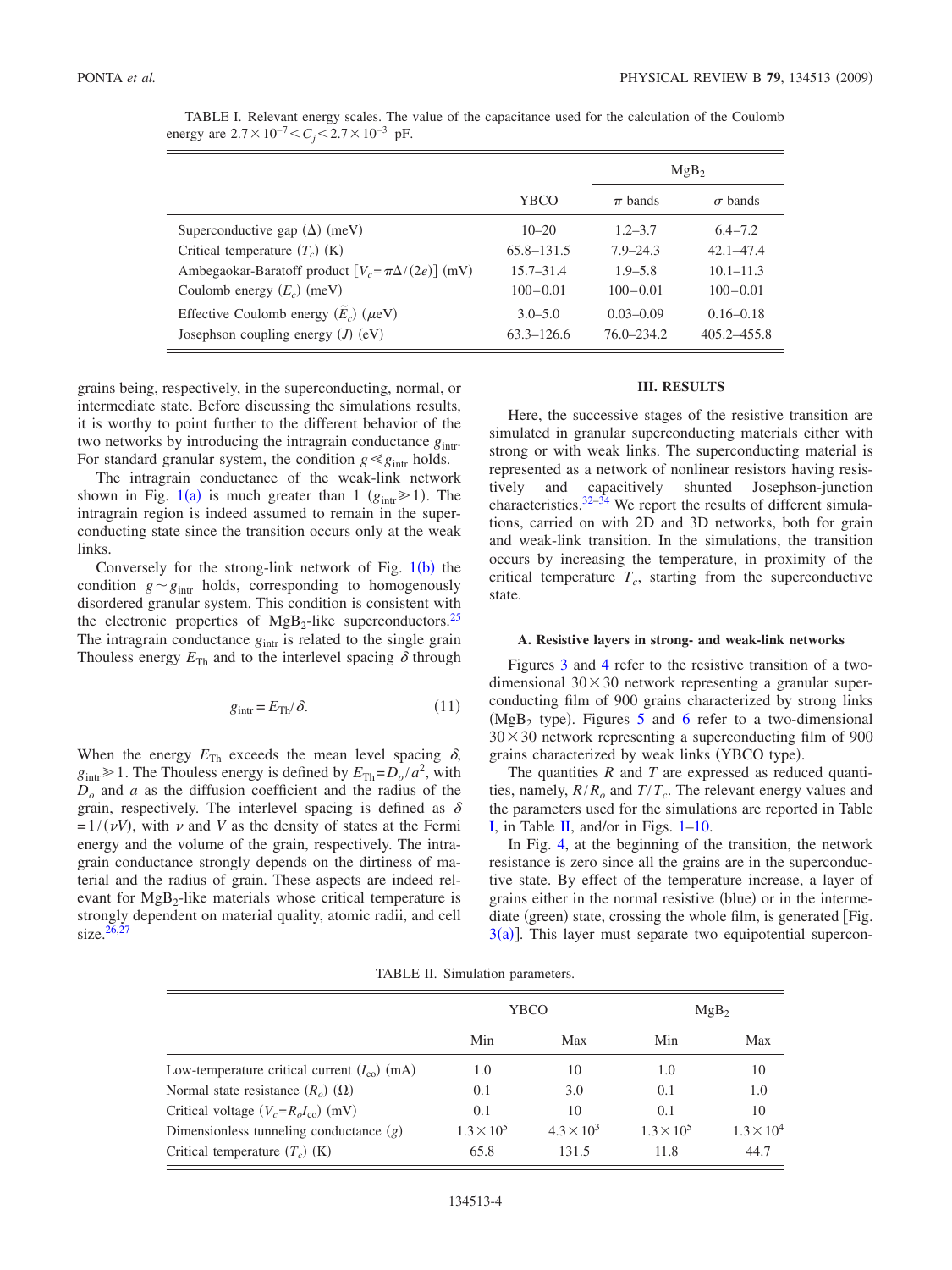

FIG. 2. *I*-*V* characteristics used for the simulation of the transition in the grain or weak-link networks. The resistance is assumed to be negligible  $(10^{-10} \Omega)$  when  $I \leq I_c^i(T)$ , while for  $I > I_c^i(T)$  the normal-state resistance is assumed to be  $R<sub>o</sub>$ , equal for all the grains or links. The intermediate states occur for voltage drops between 0 and  $V_c^i(T) = R_o I_c^i(T)$  and current  $I = I_c^i(T)$ . The critical current  $I_c^i(T)$  is distributed according to a Gaussian distribution function for the different grains. The transition from the superconductive to the intermediate state is set by the value of  $I_c$ . The transition from the intermediate to the normal states is determined by the product  $V_c$  $=RI_c$ . Therefore the Gaussian distribution of the  $I_c$  is enough to ensure the randomness of the product  $V_c = RI_c$  for all the grains. Furthermore, the quantity  $V_c$  is directly related to the Josephson time constant  $\tau_J$  given by Eqs. (5) and (6) that define the elementary switching time of the transition and, thus, are ultimately related to the behavior of noise.



FIG. 4. (Color online) Resistive transition of the twodimensional network of  $30 \times 30$  superconducting grains shown in Fig. 3. (a) and (b) represent a zoom of the curve in two temperature intervals at the beginning and near the end of the transition. It may be noticed that the values of  $T/T_c$  in correspondence of the steps in (a) correspond also to the layers represented in Figs.  $3(a)-3(c)$ .

ductive regions, and thus, the potential drop must be constant along the layer. Since the grains have different critical currents, the layer starts to form when the sum of critical currents of its grain equals the bias current. The grain (or the weak link) with the lowest critical current becomes resistive and set the voltage drop of the other grains in the layer. As temperature increases and the grain critical current decreases,



FIG. 3. (Color) Different stages of the superconductor-normal transition in a two-dimensional MgB<sub>2</sub>-like network with  $30 \times 30$  grains. Red dots represent the superconductive grains, blue dots represent the resistive grains, and green dots represent grains in the intermediate state. In (a), the first resistive layer (a strip in 2D) is formed, which corresponds to the first step in the  $R$  vs  $T$  curve of Fig. 4. In (b), at slightly higher temperature the appearance of the second layer is shown, corresponding to the second step in Fig.  $4(a)$  etc. (c) The formation of more layers is shown. In (d), the situation at the transition end is shown. The layers mix up and the resistance steps become smoother, as shown in Fig. 4(b). The parameters used in the simulation are the following:  $T_c$ =39 K,  $R_o$ =0.32  $\Omega$ ,  $I_b$ =1 mA, and  $I_{co}$ =1.7 mA.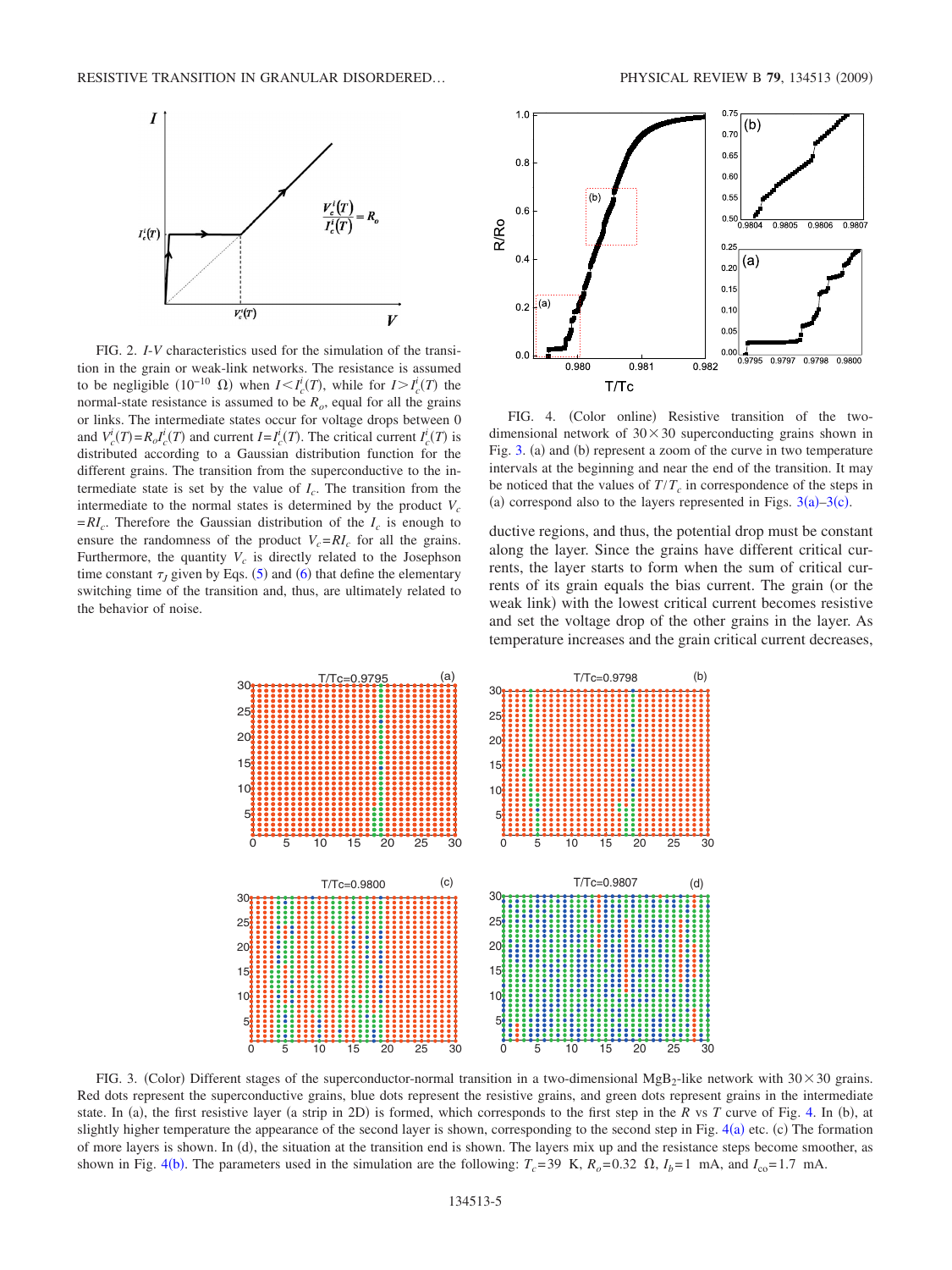

FIG. 5. (Color) Different stages of the superconductor-normal transition in a two-dimensional YBCO-like network with  $30 \times 30$  grains. Red lines represent weak links in the superconducting state, blue lines represent resistive weak links, while green lines represent weak links in the intermediate state. (a) shows the formation of the first resistive layer (a strip in 2D) and corresponds to the first step in the *R* vs *T* curve of Fig.  $6(a)$ . (b) and (c) show the situation at a temperature immediately following the appearance of the second and third layer and corresponds to the second and third step in Fig.  $6(a)$  etc. (d) shows the transition end, where the layers become mixed up and the resistance steps become smaller, as shown in Fig.  $6(b)$ . The parameters used in the calculations are the following:  $T_c = 65$  K,  $R_o = 0.32$   $\Omega$ ,  $I_b$  $=1$  mA, and  $I_{co} = 2.1$  mA.

more and more grains in the intermediate state gradually switch to the resistive states and the resistance of the layer increases.

As shown in Fig. 3, a resistive layer contains at least one resistive (blue) dot and many intermediate (green) dots. Superconductive (red) dots are excluded since they would constitute a short. The formation of a resistive layer corresponds



FIG. 6. (Color online) Same as Fig. 4 but for the network of weak links shown in Fig. 5.

to a step in the *R* vs *T* curve, as it can be seen by comparing Figs. 3 and 4. Upon further increase in the temperature, other layers are created until the whole film undergoes the transition to the normal state.

At the beginning of the transition the layers are well separated and have a thickness of approximately one grain. Correspondingly, the resistance steps shown in Fig. 4 obey, as a good approximation, to a scaling law  $(R/R<sub>o</sub>=1/30$  in the present case). At the transition end, there is an intricacy of different layers and the resistance increases smoothly with the temperature.

Figures 5 and 6 correspond to granular superconductors characterized by weak links (YBCO like). The simulation refers to the resistive transition of the weak links. The grains represented by the nodes of the network remain in the superconductive state. Also in this case the transition occurs through the formation of resistive layers corresponding to resistance steps in the *R* vs *T* curve.

Figures 7 and 8 report simulations carried on  $10 \times 10$  $\times$  10 3D networks representing superconductor films of 1000 grains, respectively, with strong and weak links. The presence of about 10 steps is expected from the scaling law holding before the mixing up of the layers  $(R/R<sub>o</sub>=1/10)$ .

#### **B. Hysteresis effects**

So far, we have been concerned with the superconductiveresistive transition as the temperature increase with the main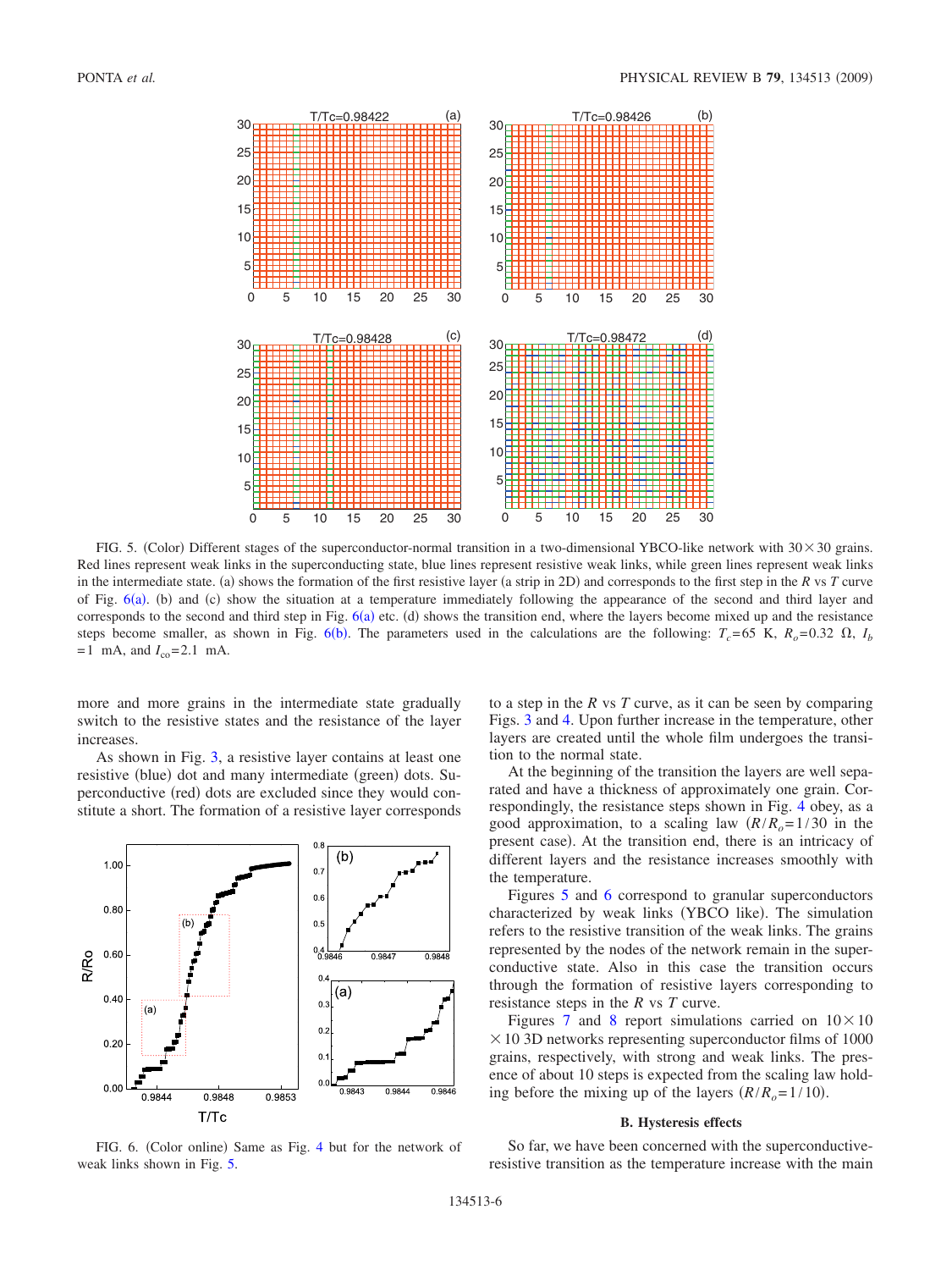

FIG. 7. (Color online) Resistive transition of a threedimensional network of  $10 \times 10 \times 10$  grains. The parameters used in this simulation are  $R_o = 0.32$   $\Omega$  and  $I_{\text{co}} = 1.7$  mA. Again each step should correspond to the creation of a layer of grains either in the normal or in the intermediate state through the network cross section.

aim to investigate the successive formation of layers. Here, we investigate what the algorithm can predict when the temperature is lowered and the superconductive final state is achieved starting from the normal one, thus addressing the hysteresis onset. For this purpose, it is necessary to distinguish the *I*-*V* characteristics of resistively shunted (a) underdamped, (b) overdamped, and (c) generalized Josephson junctions [shown, respectively, Figs.  $9(a)-9(c)$ ].<sup>32–34</sup> Curve  $I-V$  (a) is hysteretic, curve (b) shows no hysteresis, while curve (c) exhibits partial hysteresis.

We have routinely solved the Kirchhoff equations of the strong- and weak-link networks by using the underdamped, overdamped, and generalized *I*-*V* characteristics and implementing a heating-cooling cycle around the critical temperature  $T_c$ . For all the three cases, (i) the conductance is G  $=10^{10}S$  at  $I \leq I_c^i(T)$ , (ii) the normal-state conductance  $G_o$  $=1/R_o$  at  $I > I_c^i(T)$  has been varied in the range reported in Table II, and (iii)  $G$  and  $G<sub>o</sub>$  are much greater than the quantum conductance (i.e.,  $g \ge 1$  always).

(a) For the underdamped *I*-*V* characteristics, the intermediate states are characterized by voltage drop in the range



FIG. 8. (Color online) Same as Fig. 7 but for weak links with the parameters  $R_o = 0.32$   $\Omega$  and  $I_{\text{co}} = 1.7$  mA.

 $0 < V < V_c^i(T)$  and current equal to  $I = I_c^i(T)$ . The intermediate states correspond to the coexistence of superconducting and normal domains. Upon current (voltage) decrease starting from the normal state, the behavior is always normal resistive, implying that the system reaches the superconductive ground state without exploring intermediate states.

(b) For the overdamped *I*-*V* characteristics, the intermediate states are characterized by voltage drop in the range 0  $V \leq 2V_c^i(T)$  and current in the range  $I_c^i(T) \leq I \leq I_c^i[2V_c^i(T)]$ , as described by the function

$$
V = IR\sqrt{1 - \left(\frac{I_c}{I}\right)^2},\tag{12}
$$

instead of a constant value. The behavior of the overdamped Josephson junction is the same upon increasing and decreasing the current (voltage).

Figure 9(c) corresponds to the general case, the *I*-*V* curve is partly hysteretic. Upon heating, the intermediate states are characterized by a voltage drop in the range  $0 < V < 2V_c(T)$ and current equal to  $I_c^i(T)$ . Conversely, upon cooling the intermediate states are described by function  $(12)$ .

Figure 10 shows the resistive transition during a heatingcooling cycle in the case of a two-dimensional network with



FIG. 9. Josephson-junction *I-V* characteristics for grains or weak links in case of (a) underdamped, (b) overdamped, and (c) generalized.  $I_c^i$  depends on the Stewart-McCumber parameter  $\beta_c$  and ranges from  $I_c^i$  and 0 for  $\beta_c \ge 0$ , where  $\beta_c = \tau_{RC}/\tau_J$ , where  $\tau_{RC}$  and  $\tau_J$  are the capacitance and Josephson time constant, respectively.  $\beta_c \ge 1$  in case (a),  $\beta_c \le 1$  in case (b), and  $\beta_c \sim 1$  in case (c).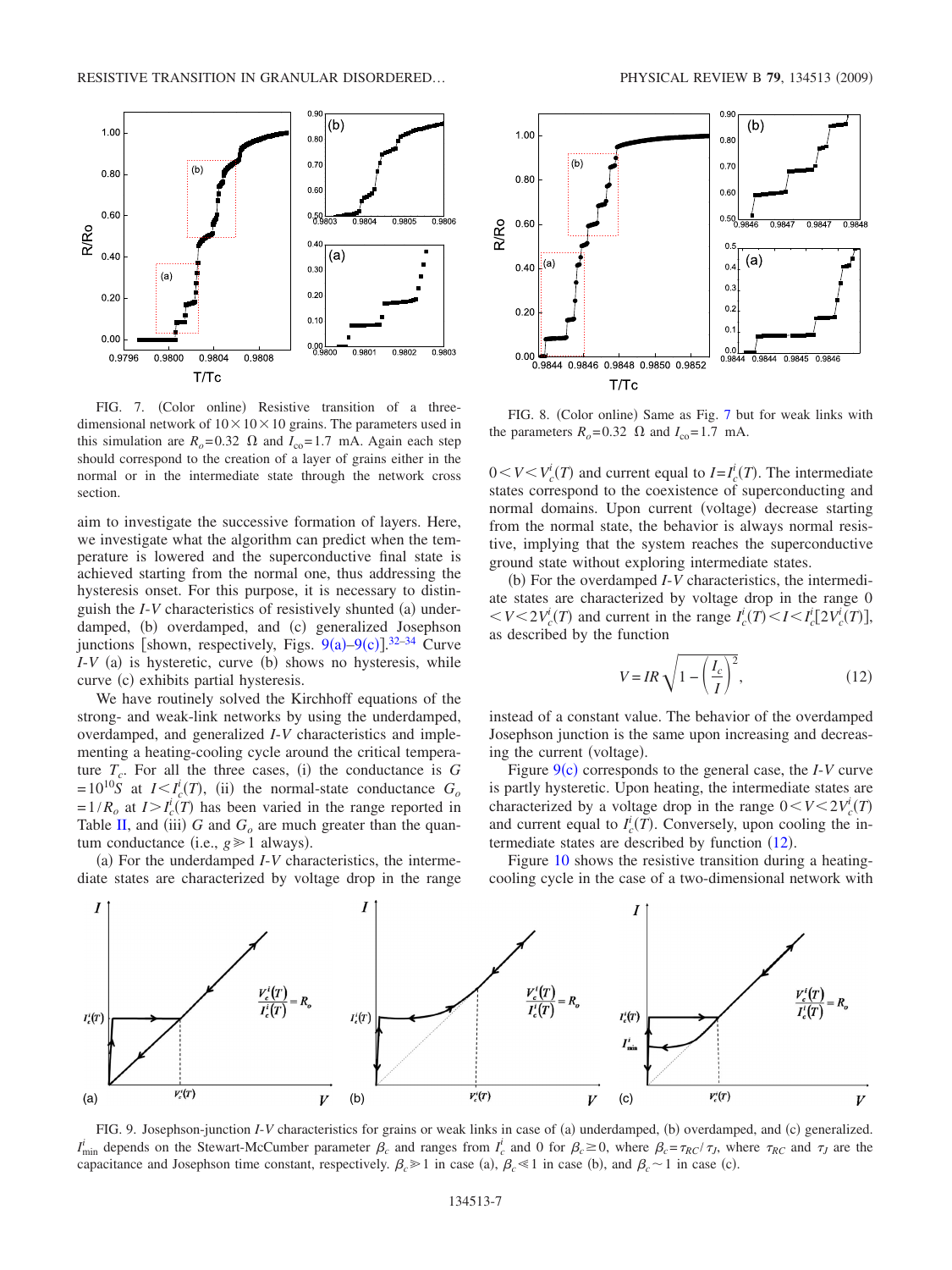

FIG. 10. Resistive transition of the two-dimensional network of  $30 \times 30$  superconducting weak links when temperature increases and decreases. The degree of disorder is 0.1 like the simulations. The external current *I* is kept constant at 1 mA. The Kirchhoff equation iteration is implemented with (a) underdamped Josephson junctions ( $\beta_c \ge 1$ ), (b) overdamped Josephson junctions ( $\beta_c \le 1$ ), and general Josephson junctions  $(\beta_c \sim 1)$ . One can note, respectively, (a) hysteresis, (b) no hysteresis, and partial hysteresis upon cooling the material from the normal to the superconductive state.

weak links. In particular, Fig.  $10(a)$  refers to a network with underdamped weak links, where the maximum hysteresis effect can be observed. Figure  $10(b)$  refers to a network with overdamped weak links, and no hysteresis is observed. Figure  $10(c)$  refers to a network of weak links with generalized Josephson-junction characteristic, where the amount of hysteresis is an average of the previous two cases.

#### **C. Avalanche noise at the transition**

The described results show that by increasing the temperature from the superconductive state, subsequent resistive layers are formed until the whole specimen becomes normal. These layers are abruptly formed across the networks and correspond to steplike resistance increments in the *R* vs *T* curves. Each resistance step involves the simultaneous transition of all the grains in a layer and corresponds to a voltage pulse at the end of the network, when a constant bias current  $I<sub>b</sub>$  is applied. The number of these pulses during the transition is of the order of the number of grains or weak links along the current direction. The large transition noise is due to the random superposition of these voltage pulses.

For a given value of the normal-state resistance, the step resistance and the step voltage amplitude are inversely proportional to the number of steps. In real specimens with huge number of grains, the resistance steps cannot be resolved by static measurements of the transition curve. Conversely, the noise is a measure of the transition dynamics at granular level. The noise amplitude depends on the number and amplitude of discrete voltage steps and thus permits to justify the step-transition model. Assuming a Poisson distribution of the pulses, the power spectrum  $\phi(\omega)$  of the noise is given by (Campbell theorem)

$$
\phi(\omega) = \nu |\overline{S_v(\omega)}|^2,\tag{13}
$$

where  $\nu$  represents the average number of pulses per unit time and  $|S_v(\omega)|^2$  represents the average square modulus of the Fourier transform of each pulse.

Real materials correspond to very large networks, whose number of nodes is obtained by dividing the specimen dimensions by the average grain size. The amplitude of the voltage pulses is inversely proportional to the number of steps, while  $\nu$  is directly proportional to the number of steps along the transition curve. Since, in the low-frequency limit  $(\omega \rightarrow 0)$ ,  $|S_v(0)|^2$  is proportional to the square amplitude of the voltage pulse, it turns out that the noise amplitude is inversely proportional to the number of steps. This shows that, for a given value of the network resistance, the voltage noise amplitude in the limit of low frequency is inversely proportional the number of grains along the direction of the flowing current. This, in other words, means that superconductors with smaller grains are characterized by a lower intensity of the transition noise.

#### **IV. DISCUSSION AND CONCLUSIONS**

The results reported above show several interesting aspects of the transition process in granular superconductors with weak and strong links. One aspect that can explain the large noise observed during the resistive transition of polycrystalline high- $T_c$  superconductors (HTS) is that the transition is not a continuous dynamical process. The transition of a large number of grains simultaneously occurs to form a resistive layer, approximately with the thickness of a single grain and orthogonal to the bias current density. This permits to evaluate the amplitude of the resistance steps generated by the layer formation in real specimens on the basis of the average grain size and specimen dimensions. Moreover, a scaling law, deduced from the Campbell theorem, permits to deduce the relation between the layer formation and the transition noise at low frequencies. The present approach gives exact numerical solutions for the transition. In addition it allows us to evidence the decrease in noise detected toward the transition end. By representing the superconducting film as a network of nonlinear resistors, it is possible to evaluate how the noisiness decreases toward the end of the resistive transition according to the variance of the distribution of the grain or of the weak-link critical currents. This is a crucial issue for the development of superconductor based sensors.35–37 The steepness of the *R* vs *T* curve gives higher photon detection signals (photoresponse) at the expenses of an increase in noise. Moreover, the resistance steps, corre